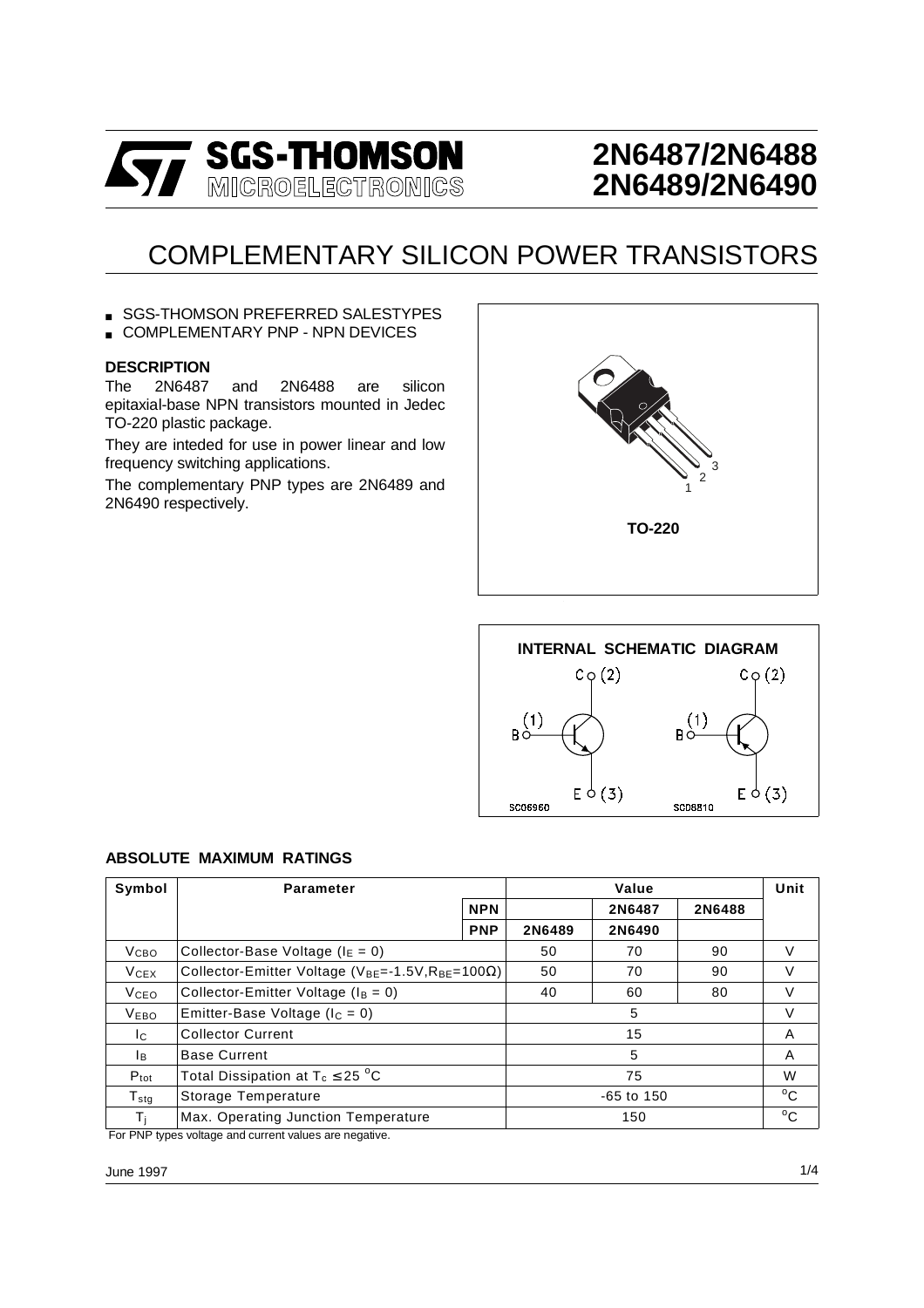#### **THERMAL DATA**

| K <sub>thi-case</sub> | Resistance Junction-case<br>Thermal  | Max | .67 | $\rm ^oC/W$    |
|-----------------------|--------------------------------------|-----|-----|----------------|
| $Rthi-amb$            | 'Thermal Resistance Junction-ambient | Max | 76  | $^{\circ}$ C/W |

#### **ELECTRICAL CHARACTERISTICS**  $(T_{\text{case}} = 25 \text{ °C}$  unless otherwise specified)

| Symbol          | <b>Parameter</b>                                                                         | <b>Test Conditions</b>                                                                                                                                                                                                       | Min.           | Typ. | Max.                             | Unit                             |
|-----------------|------------------------------------------------------------------------------------------|------------------------------------------------------------------------------------------------------------------------------------------------------------------------------------------------------------------------------|----------------|------|----------------------------------|----------------------------------|
| lcEx            | <b>Collector Cut-off</b><br>Current ( $V_{BE} = -1.5V$ )                                 | $VCF = 45 V$<br>for 2N6489<br>for 2N6487/2N6490<br>$V_{CE} = 65$ V<br>$V_{CE} = 85 V$<br>for 2N6488<br>$T_c = 150 °C$<br>for 2N6489<br>$V_{CF} = 40 V$<br>for 2N6487/2N6490<br>$VCE = 60 V$<br>for 2N6488<br>$V_{CE} = 80 V$ |                |      | 0.5<br>0.5<br>0.5<br>5<br>5<br>5 | mA<br>mA<br>mA<br>mA<br>mA<br>mA |
| <b>ICER</b>     | <b>Collector Cut-off</b><br>Current ( $R_{BE}$ = 100 $\Omega$ )                          | $VCE = 35 V$<br>for 2N6489<br>$V_{CE} = 55 V$<br>for 2N6487/2N6490<br>for 2N6488<br>$VCE = 75 V$                                                                                                                             |                |      | 0.5<br>0.5<br>0.5                | mA<br>mA<br>mA                   |
| ICEO            | <b>Collector Cut-off</b><br>Current $(I_B = 0)$                                          | $V_{CE} = 20 V$<br>for 2N6489<br>$V_{CE} = 30 V$<br>for 2N6487/2N6490<br>for 2N6488<br>$V_{CE}$ = 40 V                                                                                                                       |                |      | $\mathbf{1}$<br>1<br>1           | mA<br>mA<br>mA                   |
| <b>IEBO</b>     | <b>Emitter Cut-off Current</b><br>$(I_C = 0)$                                            | $V_{FB} = 5 V$                                                                                                                                                                                                               |                |      | 1                                | mA                               |
| $VCEO(sus)*$    | <b>Collector-Emitter</b><br><b>Sustaining Voltage</b>                                    | $c = 200$ mA<br>for 2N6489<br>for 2N6487/2N6490<br>for 2N6488                                                                                                                                                                | 40<br>60<br>80 |      |                                  | V<br>V<br>V                      |
| $V_{CER(sus)*}$ | Collector-Emitter<br><b>Sustaining Voltage</b><br>$(R_{BE} = 100\Omega)$                 | $I_c = 200$ mA<br>for 2N6489<br>for 2N6487/2N6490<br>for 2N6488                                                                                                                                                              | 45<br>65<br>85 |      |                                  | $\vee$<br>V<br>$\vee$            |
| $VCEX(sus)*$    | Collector-Emitter<br><b>Sustaining Voltage</b><br>$(V_{BE} = -1.5V, R_{BE} = 100\Omega)$ | $I_c = 200$ mA<br>for 2N6489<br>for 2N6487/2N6490<br>for 2N6488                                                                                                                                                              | 50<br>70<br>90 |      |                                  | $\vee$<br>V<br>V                 |
| $VCE(sat)*$     | Collector-Emitter<br><b>Saturation Voltage</b>                                           | $c = 5A$<br>$I_B = 0.5 A$<br>$I_c = 15 A$<br>$I_B = 5 A$                                                                                                                                                                     |                |      | 1.3<br>3.5                       | $\vee$<br>V                      |
| $V_{BE}$        | Base-Emitter Voltage                                                                     | $V_{CE} = 4 V$<br>$IC = 5 A$<br>$V_{CE} = 4 V$<br>$I_c = 15 A$                                                                                                                                                               |                |      | 1.3<br>3.5                       | $\vee$<br>V                      |
| $h_{FE}$ *      | DC Current Gain                                                                          | $V_{CE} = 4 V$<br>$IC = 5 A$<br>$V_{CE} = 4 V$<br>$I_C = 15 A$                                                                                                                                                               | 20<br>5        |      | 150                              |                                  |
| $h_{fe}$        | Small Signal Current<br>Gain                                                             | $V_{CE} = 4 V$<br>$I_C = 1 A$<br>$f = 1MHz$<br>$V_{CE} = 4 V$<br>$f = 1$ KHz<br>$I_C = 1 A$                                                                                                                                  | 5<br>25        |      |                                  |                                  |

∗ Pulsed: Pulse duration = 300 µs, duty cycle 1.5 %

For PNP types voltage and current values are negative.

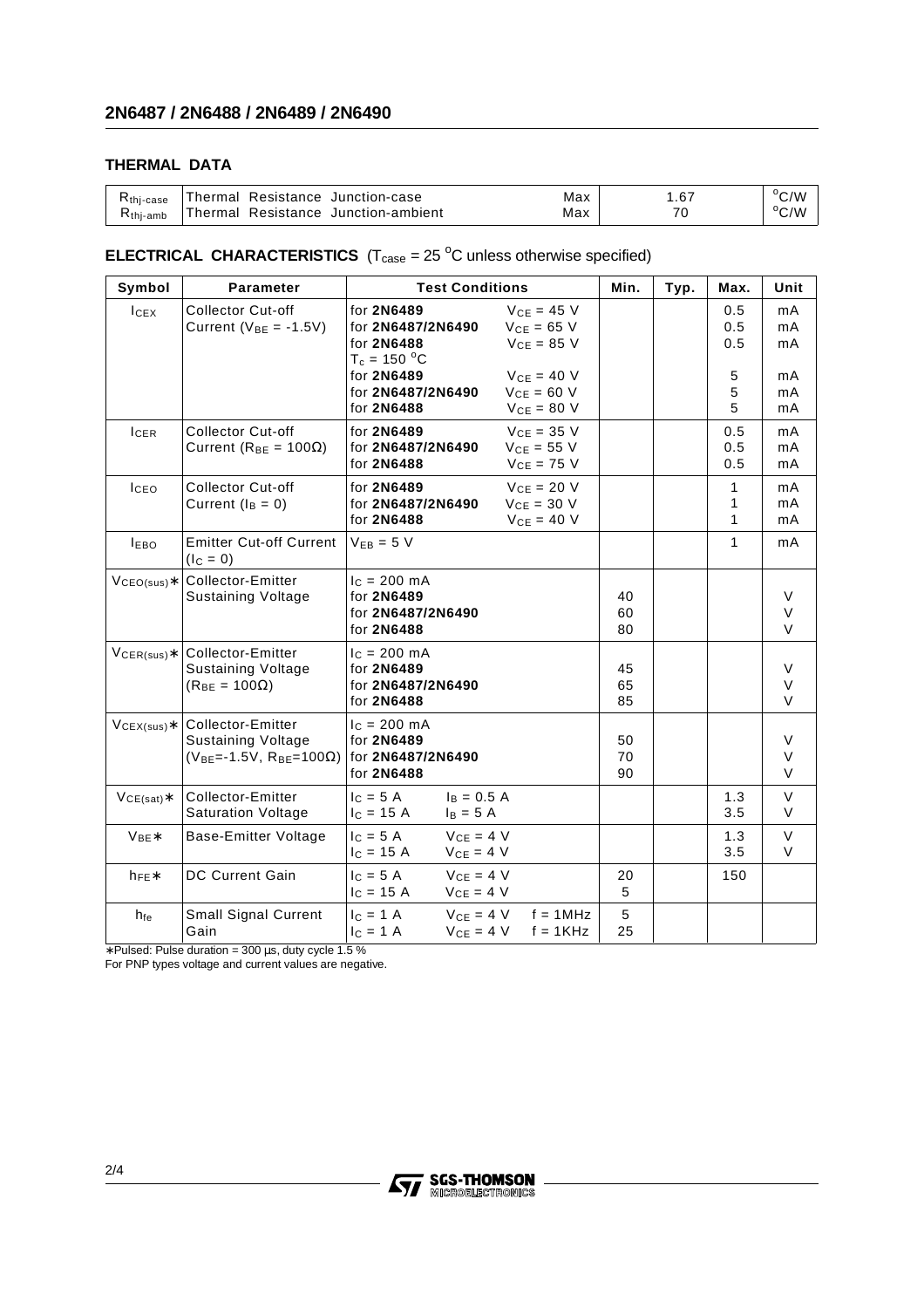| DIM.           | mm    |      |       | inch  |       |       |  |
|----------------|-------|------|-------|-------|-------|-------|--|
|                | MIN.  | TYP. | MAX.  | MIN.  | TYP.  | MAX.  |  |
| A              | 4.40  |      | 4.60  | 0.173 |       | 0.181 |  |
| $\mathbf C$    | 1.23  |      | 1.32  | 0.048 |       | 0.051 |  |
| D              | 2.40  |      | 2.72  | 0.094 |       | 0.107 |  |
| D <sub>1</sub> |       | 1.27 |       |       | 0.050 |       |  |
| E              | 0.49  |      | 0.70  | 0.019 |       | 0.027 |  |
| F              | 0.61  |      | 0.88  | 0.024 |       | 0.034 |  |
| F <sub>1</sub> | 1.14  |      | 1.70  | 0.044 |       | 0.067 |  |
| F <sub>2</sub> | 1.14  |      | 1.70  | 0.044 |       | 0.067 |  |
| G              | 4.95  |      | 5.15  | 0.194 |       | 0.203 |  |
| G <sub>1</sub> | 2.4   |      | 2.7   | 0.094 |       | 0.106 |  |
| H2             | 10.0  |      | 10.40 | 0.393 |       | 0.409 |  |
| L2             |       | 16.4 |       |       | 0.645 |       |  |
| L4             | 13.0  |      | 14.0  | 0.511 |       | 0.551 |  |
| L5             | 2.65  |      | 2.95  | 0.104 |       | 0.116 |  |
| L6             | 15.25 |      | 15.75 | 0.600 |       | 0.620 |  |
| L7             | 6.2   |      | 6.6   | 0.244 |       | 0.260 |  |
| L9             | 3.5   |      | 3.93  | 0.137 |       | 0.154 |  |
| DIA.           | 3.75  |      | 3.85  | 0.147 |       | 0.151 |  |

### **TO-220 MECHANICAL DATA**